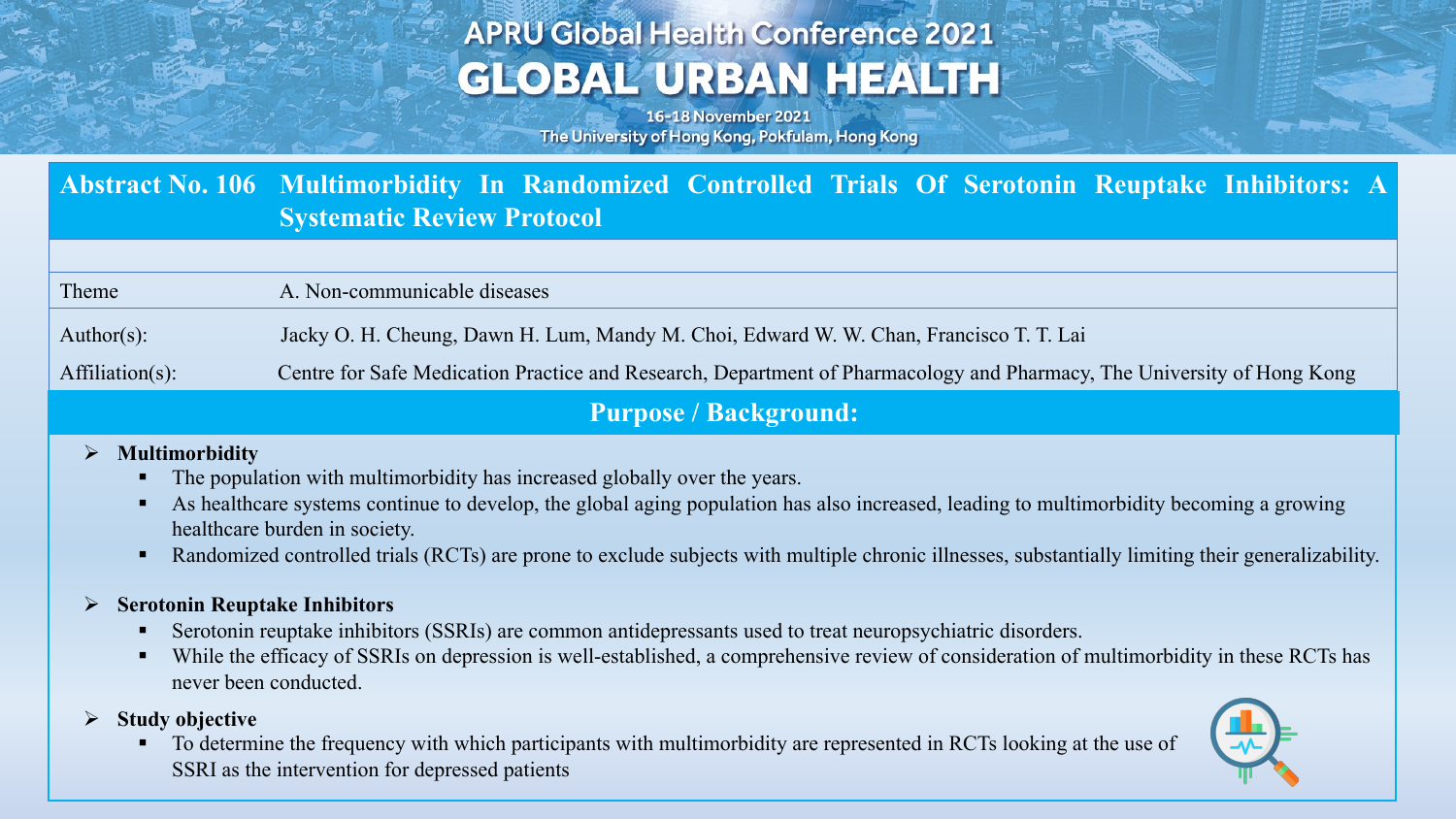# **APRU Global Health Conference 2021 GLOBAL URBAN HEALTH**

16-18 November 2021 The University of Hong Kong, Pokfulam, Hong Kong

**Abstract No. 106 Multimorbidity In Randomized Controlled Trials Of Serotonin Reuptake Inhibitors: A Systematic Review Protocol**

## **Methods:**

**Publ**Med

- Ø **Electronic Data Sources:**
	- § PubMed, PsycINFO, Embase, and Cochrane Central will be searched
- Ø **Inclusion Criteria:**
	- **•** Studies in English language that were published between  $1<sup>st</sup>$  January 2011 to  $1<sup>st</sup>$  January 2021
	- **•** RCTs examining any type of SSRIs as the intervention on treating major depressive disorder with multimorbidity
- Ø **Review Procedure:**
	- Two independent reviewers will extract information according to the eligibility criteria and evaluate the reporting and consideration of multimorbidity in RCT analyses.
	- Risk of bias will be assessed using the Cochrane Collaboration Risk of Bias Tool.



PsycINFO Embase<sup>®</sup>